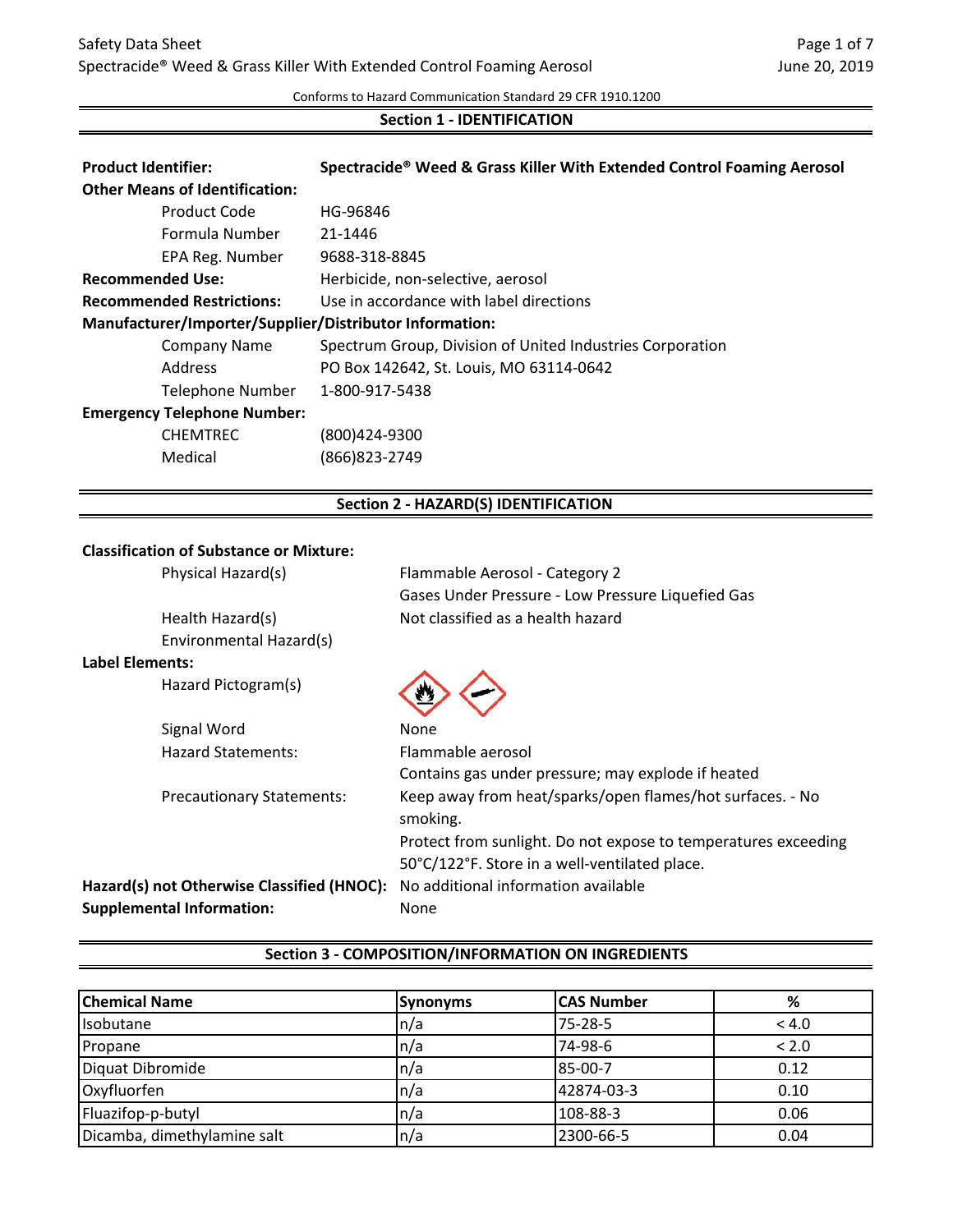In accordance with paragraph (d) of 1910.1200, the exact percentage (concentration) has been withheld as a trade secret. Other components are below reportable levels.

| <b>Section 4 - FIRST-AID MEASURES</b> |                                                                                                                                                                             |  |  |  |
|---------------------------------------|-----------------------------------------------------------------------------------------------------------------------------------------------------------------------------|--|--|--|
|                                       |                                                                                                                                                                             |  |  |  |
| Inhalation:                           | If breathing is difficult, remove victim to fresh air and keep at rest in a position                                                                                        |  |  |  |
|                                       | comfortable for breathing. Get medical advice/attention if you feel unwell.                                                                                                 |  |  |  |
| <b>Skin Contact:</b>                  | In case of contact, wash skin with plenty of water. If skin irritation or redness develops,<br>seek medical attention.                                                      |  |  |  |
| <b>Eye Contact:</b>                   | In case of contact, flush eyes with plenty of water. Remove contact lenses, if worn. If<br>irritation persists, get medical attention.                                      |  |  |  |
| Ingestion:                            | If swallowed, do NOT induce vomiting unless directed to do so by medical personnel.<br>Never give anything by mouth to an unconscious person. Get medical advice/attention. |  |  |  |
| <b>Most Important</b>                 | Symptoms of exposure may include, irritation of eyes and nose, cough and/or shortness of                                                                                    |  |  |  |
| Symptoms/Effects,                     | breath.                                                                                                                                                                     |  |  |  |
| <b>Acute and Delayed:</b>             |                                                                                                                                                                             |  |  |  |
| Indication of                         | Immediate medical attention should not be required.                                                                                                                         |  |  |  |
| <b>Immediate Medical</b>              |                                                                                                                                                                             |  |  |  |
| <b>Attention &amp; Special</b>        |                                                                                                                                                                             |  |  |  |
| <b>Treatment Needed:</b>              |                                                                                                                                                                             |  |  |  |

| <b>Section 5 - FIRE-FIGHTING MEASURES</b>                          |  |  |  |
|--------------------------------------------------------------------|--|--|--|
| <b>Suitable Extinguishing Media:</b>                               |  |  |  |
| Treat for surrounding material.                                    |  |  |  |
| None known.                                                        |  |  |  |
| Products of combustion may include, and are not limited to: oxides |  |  |  |
| of carbon.                                                         |  |  |  |
| Keep upwind of fire. Wear full fire fighting turn-out gear (full   |  |  |  |
| Bunker gear) and respirator protection (SCBA).                     |  |  |  |
|                                                                    |  |  |  |

#### **Section 6 - ACCIDENTAL RELEASE MEASURES**

| <b>Personal Precautions, Protective</b> | Use personal protection recommended in Section 8. Isolate the        |
|-----------------------------------------|----------------------------------------------------------------------|
| <b>Equipment and Emergency</b>          | hazard area and deny entry to unnecessary and unprotected            |
| <b>Procedures:</b>                      | personnel.                                                           |
| <b>Methods and Materials for</b>        | Contain and/or absorb spill with inert material. Scoop up material   |
| <b>Containment and Cleaning Up:</b>     | and place in a disposable container. Then place in a suitable        |
|                                         | container. Do not flush to sewer or allow to enter waterways. Use    |
|                                         | appropriate personal protective equipment (PPE).                     |
| <b>Environmental Precautions:</b>       | Report spills as required by local and national regulations. Prevent |
|                                         | entry into storm sewers and waterways.                               |

#### **Section 7 - HANDLING AND STORAGE**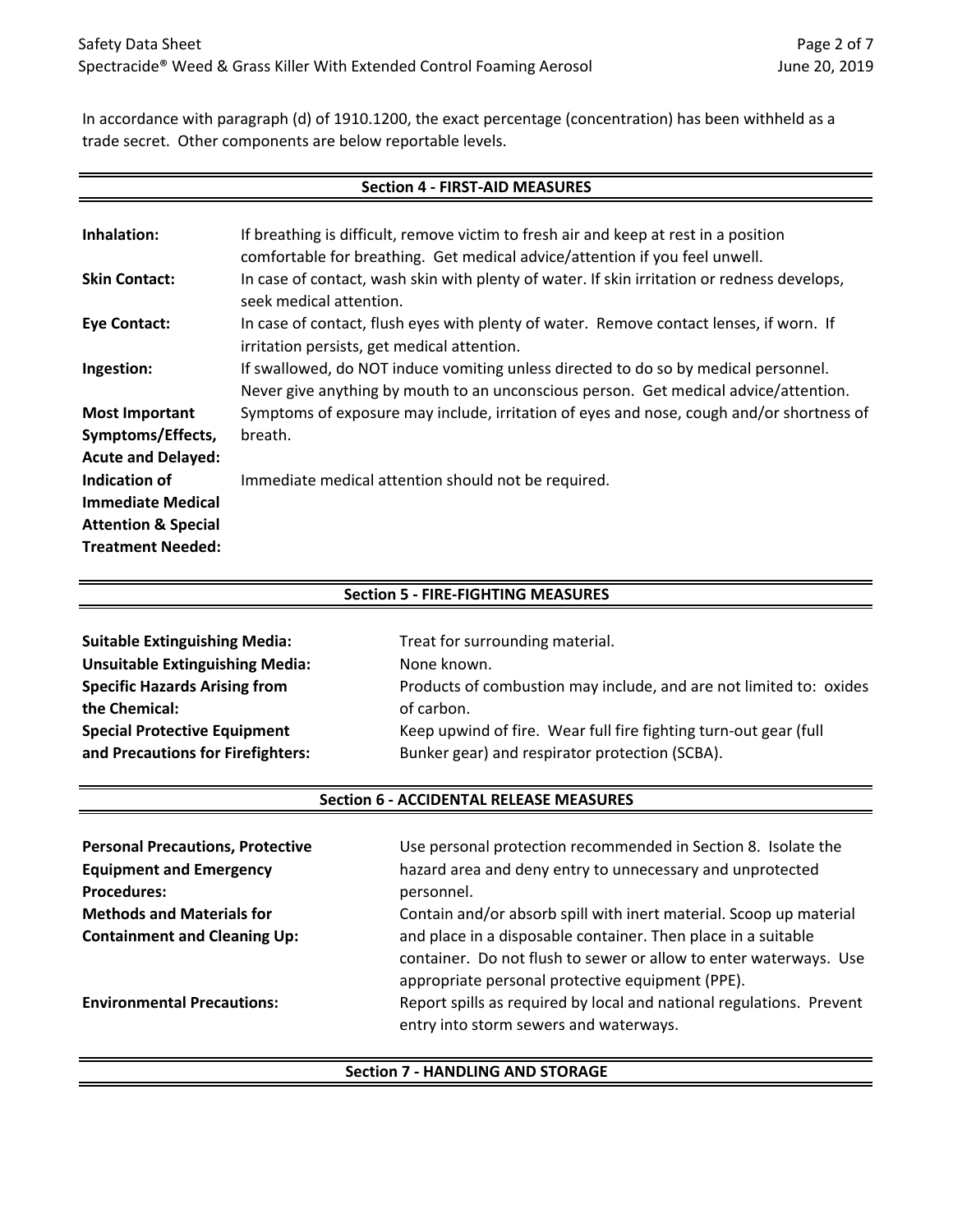| Safety Data Sheet<br>Spectracide <sup>®</sup> Weed & Grass Killer With Extended Control Foaming Aerosol |                                                                                                                                                           | Page 3 of 7<br>June 20, 2019 |
|---------------------------------------------------------------------------------------------------------|-----------------------------------------------------------------------------------------------------------------------------------------------------------|------------------------------|
| <b>Precautions for Safe Handling:</b>                                                                   | Avoid breathing mist. Avoid contact with skin and eyes. Do not<br>swallow. Handle and open container with care. When using do not<br>eat, drink or smoke. |                              |
| <b>Conditions for Safe Storage,</b>                                                                     | Keep out of reach of children. Keep container tightly closed. Keep                                                                                        |                              |
| Including any Incompatibilities:                                                                        | away from heat/sparks/open flames/hot surfaces. Protect from                                                                                              |                              |
|                                                                                                         | sunlight. Do not expose to temperatures exceeding 50°C/122°F.<br>Store in a well-ventilated place (See section 10).                                       |                              |

# **Section 8 - EXPOSURE CONTROLS / PERSONAL PROTECTION**

#### **Control Parameters:**

|                      | <b>Exposure Limits</b> |                   |                  |                   |                     |                                                |
|----------------------|------------------------|-------------------|------------------|-------------------|---------------------|------------------------------------------------|
| <b>Chemical Name</b> | <b>OSHA PEL</b>        |                   | <b>ACGIH TLV</b> |                   | <b>Supplier OEL</b> |                                                |
|                      | ppm                    | mg/m <sup>3</sup> | ppm              | mg/m <sup>3</sup> | ppm                 | mg/m <sup>3</sup>                              |
| Isobutane            |                        |                   | <b>STEL 1000</b> |                   |                     |                                                |
| Propane              | TWA 1000               | TWA 1800          | TWA 1000         |                   |                     |                                                |
| Diquat Dibromide     |                        |                   |                  | TWA 0.5           |                     | <b>TWA 0.5</b><br>(total); TWA<br>0.08 (resp.) |
| Fluazifop-p-butyl    |                        |                   |                  |                   |                     | <b>TWA 0.5</b>                                 |

**Appropriate Engineering Controls:** General ventilation should be adequate for all normal use.

### **Individual Protective Measures, Such as Personal Protective Equipment:**

| Eye/face protection:      | None required for normal use. Avoid eye contact.                                                   |
|---------------------------|----------------------------------------------------------------------------------------------------|
| Skin and body protection: | None required under normal use conditions.                                                         |
| Respiratory protection:   | None required under normal use conditions.                                                         |
|                           | General hygiene considerations: Do not eat, drink or smoke where material is handled, processed or |
|                           | stored. Wash hands after handling.                                                                 |

# **Section 9 - PHYSICAL AND CHEMICAL PROPERTIES**

| Appearance (physical state,<br>color, etc.): | Hazy, light to medium amber liquid |
|----------------------------------------------|------------------------------------|
| Odor:                                        | Aromatic                           |
| <b>Odor Threshold:</b>                       | No data available                  |
| pH:                                          | $4.0 - 7.5$                        |
| <b>Melting / Freezing Point:</b>             | No data available                  |
| Initial boiling point and range:             | No data available                  |
| <b>Flashpoint:</b>                           | No data available                  |
| <b>Evaporation Rate:</b>                     | No data available                  |
| Flammability (solid, gas):                   | No data available                  |
| Upper/lower flammability or                  |                                    |
| explosive limits:                            | No data available                  |
| Vapor pressure:                              | No data available                  |
| Vapor density:                               | No data available                  |
| <b>Relative density:</b>                     | 0.9953-1.0155                      |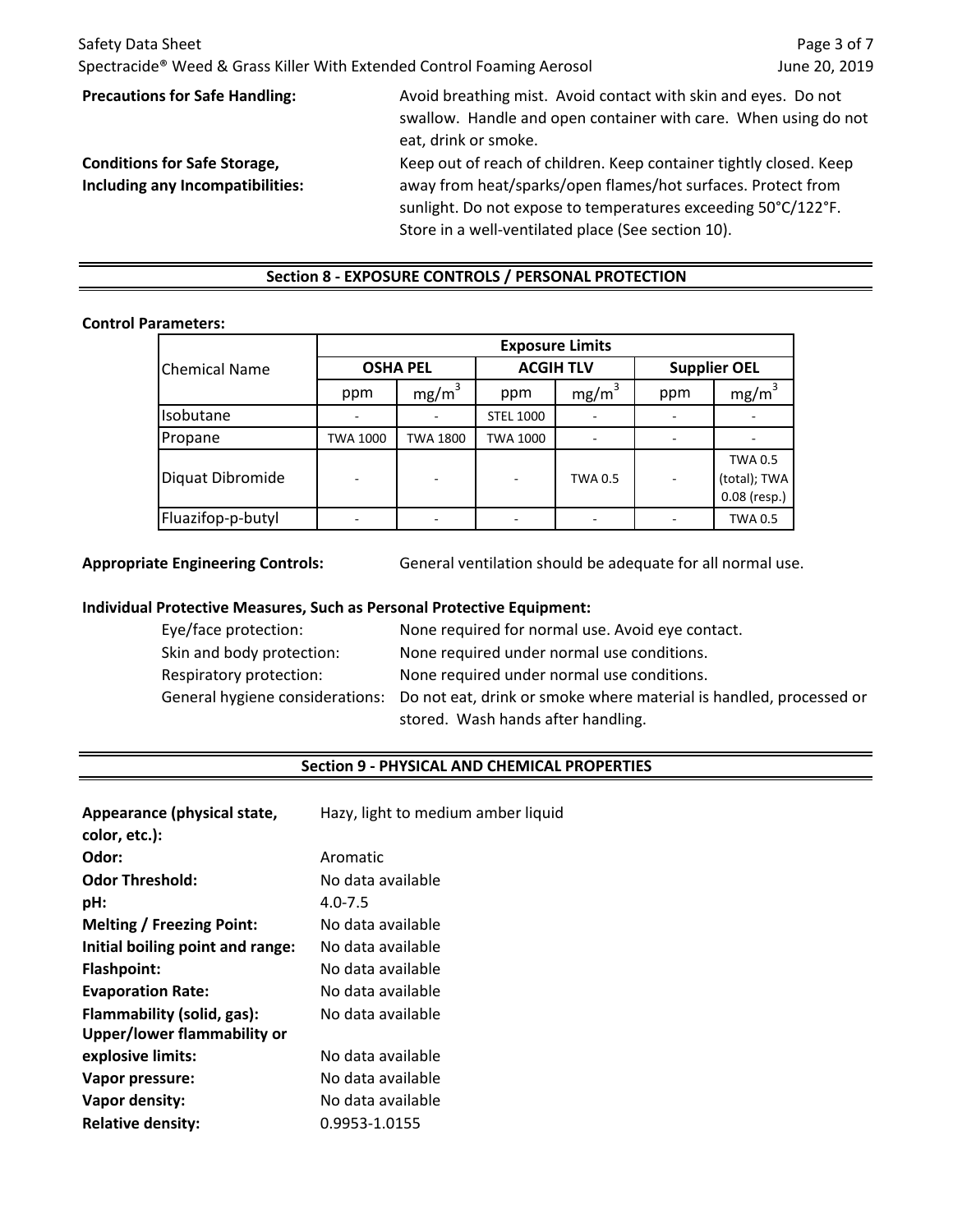| Solubility(ies):                  | Soluble in water  |
|-----------------------------------|-------------------|
| Partition coefficient (n-         |                   |
| octanol/water):                   | No data available |
| <b>Auto-ignition temperature:</b> | No data available |
| <b>Decomposition temperature:</b> | No data available |
| <b>Viscosity:</b>                 | No data available |
|                                   |                   |

**Carcinogenicity:**

#### **Section 10 - STABILITY AND REACTIVITY**

| <b>Reactivity:</b>              | No dangerous reaction known under conditions of normal use. |
|---------------------------------|-------------------------------------------------------------|
| <b>Chemical stability:</b>      | Stable under normal storage conditions.                     |
| <b>Possibility of hazardous</b> | No dangerous reaction known under conditions of normal use. |
| reactions:                      |                                                             |
| <b>Conditions to avoid:</b>     | Heat. Incompatible materials.                               |
| Incompatible materials:         | None known.                                                 |
| <b>Hazardous decomposition</b>  | May include, and are not limited to oxides of carbon.       |
| products:                       |                                                             |

#### **Section 11 - TOXICOLOGICAL INFORMATION**

**Information on the likely routes** Inhalation, Ingestion and/or skin or eye contact **of exposure:**

### **Symptoms related to the physical, chemical and toxicological characteristics:**

| Inhalation:   | May cause respiratory tract irritation.                                                                                                           |
|---------------|---------------------------------------------------------------------------------------------------------------------------------------------------|
| Ingestion:    | May be harmful if swallowed. May cause stomach distress, nausea<br>or vomiting.                                                                   |
| Skin contact: | May cause skin irritation. Symptoms may include redness, drying,<br>defatting and cracking of the skin.                                           |
| Eye contact:  | May cause eye irritation. Symptoms may include discomfort or<br>pain, excess blinking and tear production, with possible redness<br>and swelling. |

| <b>Acute Toxicity Values:</b> |             | <b>Calculated overall Chemical Acute Toxicity Values (ATE)</b> |                   |  |
|-------------------------------|-------------|----------------------------------------------------------------|-------------------|--|
|                               | LD50 (Oral) | LD50 (Dermal)                                                  | LC50 (inhalation) |  |
|                               | >5000 mg/kg | $>5000$ mg/kg                                                  | $>2$ mg/l         |  |

| Eye Contact:            | Based on available data, the classification criteria are not met. |
|-------------------------|-------------------------------------------------------------------|
|                         |                                                                   |
| <b>Skin Contact:</b>    | Based on available data, the classification criteria are not met. |
| Sensitization:          | Based on available data, the classification criteria are not met. |
| <b>Chronic Effects-</b> | <b>Chemical Listed as a Carcinogo</b>                             |

| Ingredient                                                          | <b>Chemical Listed as a Carcinogen</b><br>or Potential Carcinogen (NTP,<br>IARC, OSHA) |
|---------------------------------------------------------------------|----------------------------------------------------------------------------------------|
| None of the ingredients present in this product at or above 0.1%    |                                                                                        |
| are listed as potential carcinogens on the NTP, IARC or OSHA lists. |                                                                                        |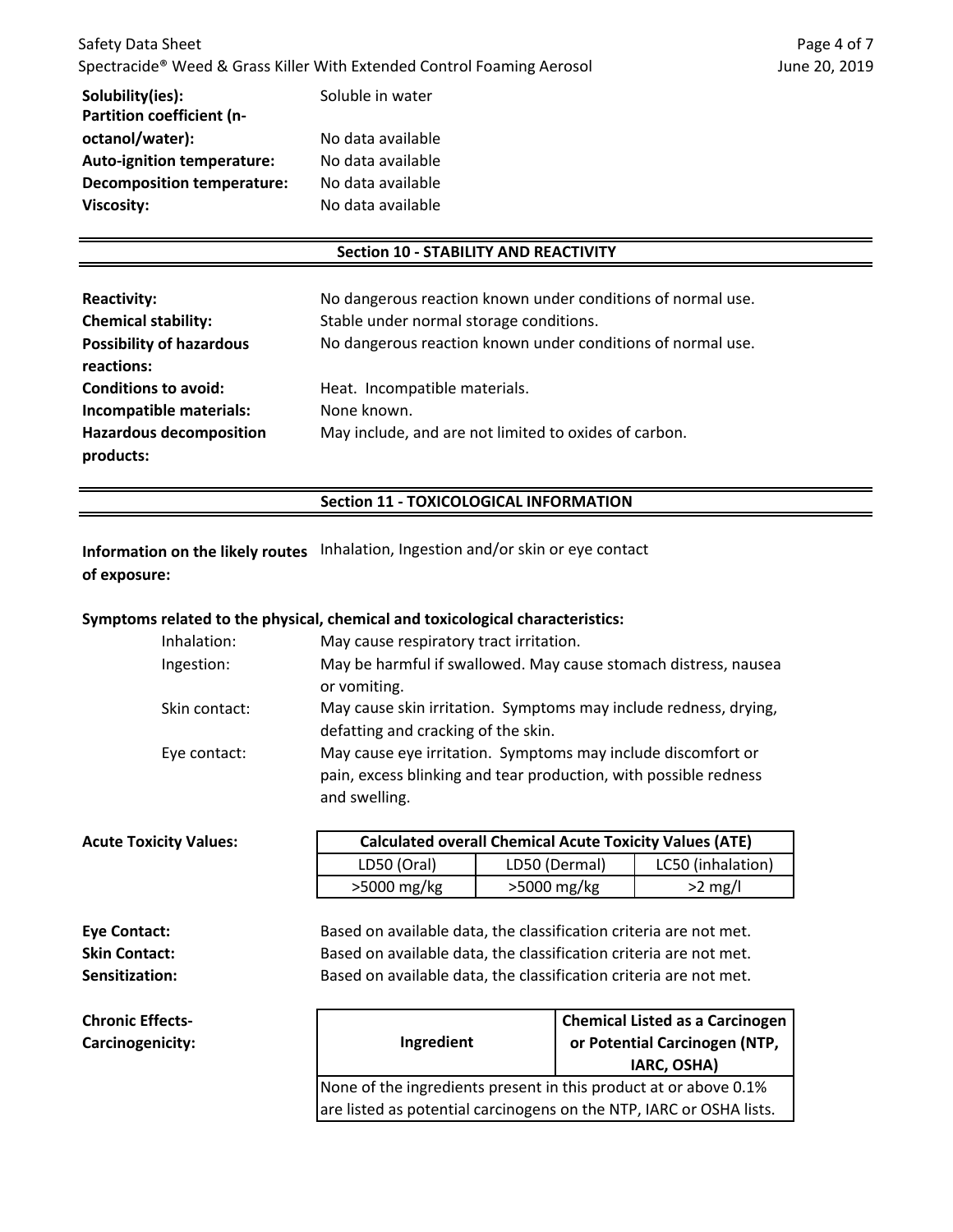| Safety Data Sheet                                                                                                              |                                                                                                                                        | Page 5 of 7   |  |
|--------------------------------------------------------------------------------------------------------------------------------|----------------------------------------------------------------------------------------------------------------------------------------|---------------|--|
|                                                                                                                                | Spectracide <sup>®</sup> Weed & Grass Killer With Extended Control Foaming Aerosol                                                     | June 20, 2019 |  |
| <b>Reproductive Toxicity:</b><br><b>Germ Cell Mutagenicity:</b>                                                                | Based on available data, the classification criteria are not met.<br>Based on available data, the classification criteria are not met. |               |  |
| <b>STOT-single exposure:</b>                                                                                                   | Based on available data, the classification criteria are not met.                                                                      |               |  |
| <b>STOT-repeated exposure:</b>                                                                                                 | Based on available data, the classification criteria are not met.                                                                      |               |  |
| <b>Aspiration hazard:</b>                                                                                                      | Based on available data, the classification criteria are not met.                                                                      |               |  |
| All information was generated using the GHS classification criteria for mixtures<br>Comment:<br>and test data where available. |                                                                                                                                        |               |  |
| <b>Section 12 - ECOLOGICAL INFORMATION</b>                                                                                     |                                                                                                                                        |               |  |
| Ecotoxicity:                                                                                                                   | Per GHS, this product is classified as a category 1 aquatic acute toxicant and a<br>category 1 aquatic chronic toxicant.               |               |  |
| Persistence and degradability:                                                                                                 | No data available                                                                                                                      |               |  |

**Bioaccumulative potential:** No data available **Mobility in soil:** No data available **Other adverse effects:** No data available

#### **Section 13 - DISPOSAL CONSIDERATIONS**

Dispose of in accordance with all local, state/provincial and federal regulations. For more information see product label.

| <b>Section 14 - TRANSPORTATION INFORMATION</b> |                              |                   |  |
|------------------------------------------------|------------------------------|-------------------|--|
|                                                |                              |                   |  |
| DOT:                                           | UN Number:                   | UN1950            |  |
|                                                | <b>Proper Shipping Name:</b> | Aerosols          |  |
|                                                | Hazard Class:                | 2.1               |  |
|                                                | Packing Group:               | None              |  |
|                                                | Limited Quantity:            | $\leq 1$          |  |
| IATA:                                          | <b>UN Number:</b>            | <b>UN1950</b>     |  |
|                                                | Proper Shipping Name:        | Aerosols          |  |
|                                                | Hazard Class:                | 2.1               |  |
|                                                | Packing Group:               | None              |  |
| IMDG:                                          | <b>UN Number:</b>            | <b>UN1950</b>     |  |
|                                                | <b>Proper Shipping Name:</b> | Aerosols          |  |
|                                                | <b>Hazard Class:</b>         | 2.1               |  |
|                                                | Packing Group:               | None              |  |
|                                                | Limited Quantity:            | $\leq 1$          |  |
|                                                | Marine Pollutant:            | Yes (Oxyfluorfen) |  |

#### **Section 15 - REGULATORY INFORMATION**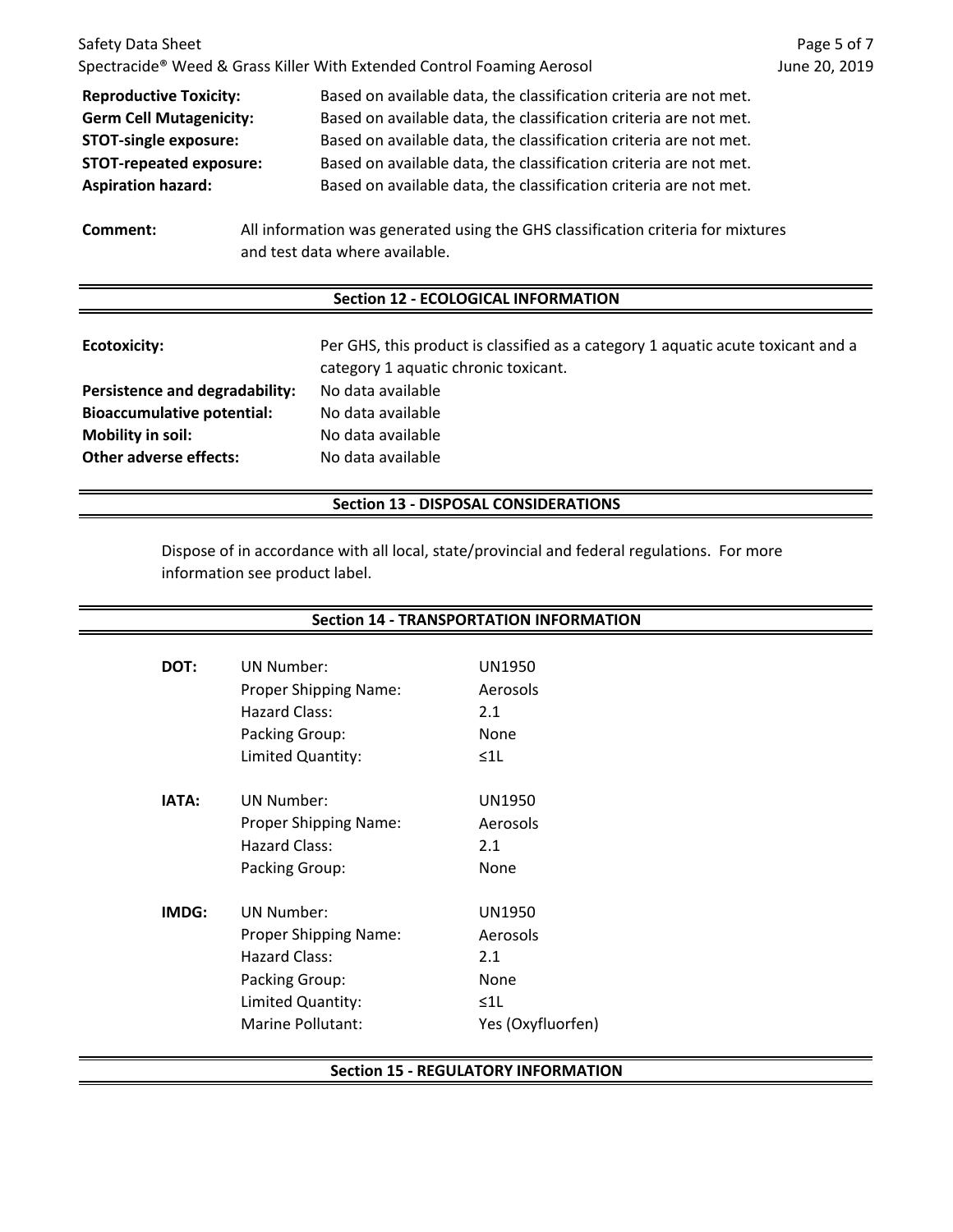# Safety Data Sheet Spectracide® Weed & Grass Killer With Extended Control Foaming Aerosol

### **US EPA Label Information:**

# **EPA Pesticide Registration Number** 9688-318-8845

# **Federal Insecticide, Fungicide, Rodenticide Act Regulations**

This chemical is a pesticide product registered by the Environmental Protection Agency and is subjected to certain labeling requirements under the federal pesticide law. These requirements differ from the classification criteria and hazard information required for safety data sheets, and for workplace labels of non-pesticide chemicals. Following is the hazard information as required on the pesticide label:

#### **EPA Pesticide Label**

CAUTION: KEEP OUT OF REACH OF CHILDREN.

Hazards to Humans and Domestic Animals

**CAUTION**: Avoid contact with eyes, skin or clothing. Wear long-sleeved shirt, long pants, shoes and socks. Wash thoroughly with soap and water after handling and before eating, drinking, chewing gum, using tobacco or using the toilet.

**FIRST AID: If on Skin or Clothing:** Take off contaminated clothing. Rinse skin immediately with plenty of water for 15-20 minutes. Call a Poison Control Center or doctor for treatment advice. **If in Eyes:** Hold eye open and rinse slowly and gently with water for 15- 20 minutes. Remove contact lenses, if present, after the first 5 minutes, then continue rinsing eye. Call a Poison Control Center or doctor for treatment advice. You may also contact 1-800-917-5438 for emergency medical treatment information. Have the product container with you when calling a Poison Control Center or doctor, or going for treatment. **ENVIRONMENTAL HAZARDS:** This pesticide is toxic to aquatic invertebrates. To protect **PHYSICAL OR CHEMICAL HAZARDS:** Contents under pressure. Do not use or store near heat or open flame. Exposure to temperatures above 130°F may cause bursting.

the environment, do not allow pesticide to enter or run off into storm drains, drainage ditches, gutters or surface waters. Applying this product in calm weather when rain is not predicted for the next 24 hours will help to ensure that wind or rain does not blow or wash pesticide off the treatment area.

**STORAGE AND DISPOSAL:** Pesticide Storage: Store in a cool, dry area away from heat or open flame. Do not puncture or incinerate! Pesticide Disposal and Container Handling: If empty: Place in trash or offer for recycling if available. If partially filled: Call your local solid waste agency for disposal instructions.

**EPA TSCA Inventory:** All of the components of this product are either on the Toxic Substances Control Act (TSCA) Inventory List or exempt.

**CERCLA Section 103:** Spills of this product over the RQ (reportable quantity) must be reported to the National Response Center.

| <b>Chemical Name &amp;</b>  | <b>Chemical RQ</b> | <b>Concentration in</b> | <b>Product RQ</b> |
|-----------------------------|--------------------|-------------------------|-------------------|
| <b>CAS Number</b>           | (lbs)              | <b>Product</b>          | (lbs)             |
| Diquat Dibromide<br>85-00-7 | 1,000              | 0.12                    | 833,333           |

**SARA Hazard Category (311/312):**

See OSHA hazards listed in section 2.